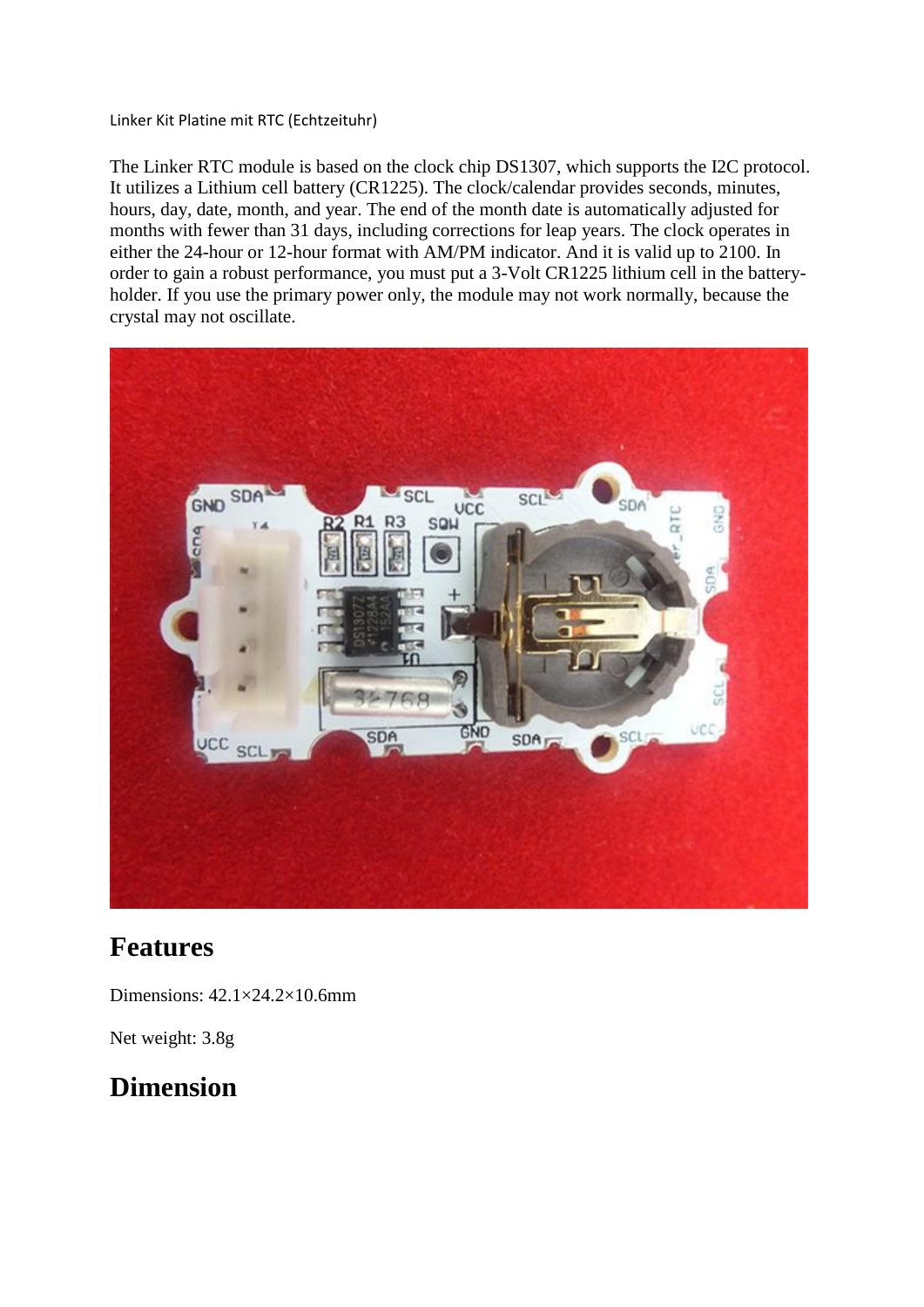



## **Schematics**

• [Schematics](https://s3.amazonaws.com/linksprite/LinkerKit/RTC.pdf)

# **Application Ideas**

#### **test code**

#include "Wire.h"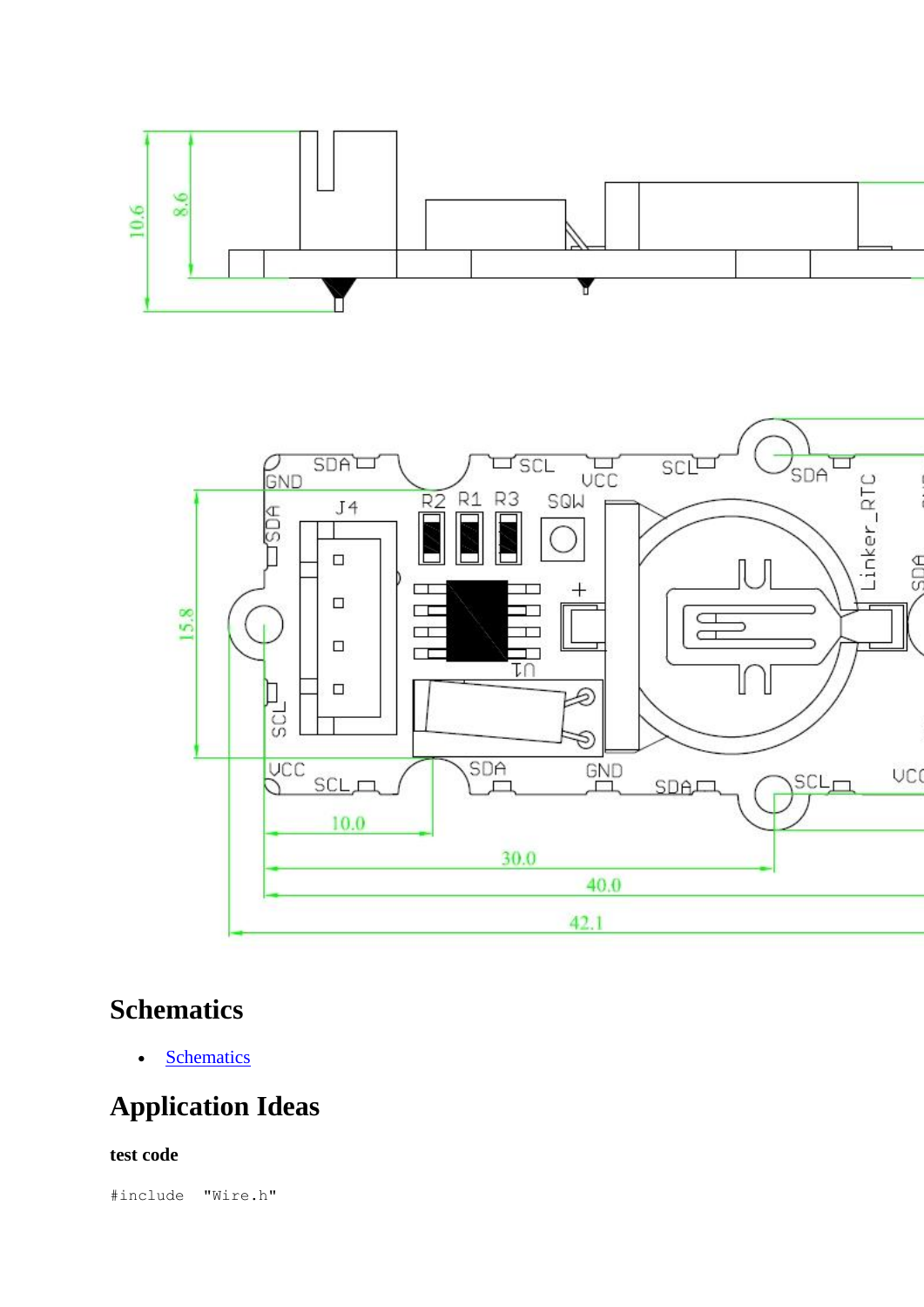```
#define DS1307_I2C_ADDRESS 0x68 // This is the I2C address
//Global Variables 
int command = 0; // This is the command char, in ascii form, sent from the
serial port 
byte zero=0;
//long previousMillis = 0; // will store last time Temp was updated byte
second, minute, hour, dayOfWeek, dayOfMonth, month, year; byte test;
//Convert normal decimal numbers to binary coded decimal
byte second, minute, hour, dayOfWeek, dayOfMonth, month, year;
byte test;
byte decToBcd(byte val)
{
   return ( (va1/10*16) + (val*10) );
}
// Convert binary coded decimal to normal decimal numbers
byte bcdToDec(byte val)
{
  return ( \{val/16*10\} + \{val\}_{6) ;
}
void setDateDs1307(void)
{
  second = (byte) ((Serial.read() - 48) * 10 + (Serial.read() - 48));
  minute = (byte) ((Serial.read() - 48) *10 + (Serial.read() - 48));
  hour = (byte) ((Serial.read() - 48) *10 + (Serial.read() - 48));
  dayOfWeek = (byte) (Serial.read() - 48);
  dayOfMonth = (\text{byte}) ((Serial.read() - 48) *10 + (Serial.read() - 48));
  month = (byte) ((Serial.read() - 48) *10 + (Serial.read() - 48));
  year= (byte) ((Serial.read() - 48) *10 + (Serial.read() - 48));
  Wire.beginTransmission(DS1307_I2C_ADDRESS);
   Wire.write(zero);
  Wire.write(decToBcd(second)); \frac{1}{2} / 0 to bit 7 starts the clock
   Wire.write(decToBcd(minute));
  Wire.write(decToBcd(hour)); // If you want 12 hour am/pm you need to
set
                                   // bit 6 (also need to change 
readDateDs1307)
   Wire.write(decToBcd(dayOfWeek));
   Wire.write(decToBcd(dayOfMonth));
  Wire.write(decToBcd(month));
   Wire.write(decToBcd(year));
  Wire.endTransmission();
}
 //Gets the date and time from the ds1307 and prints result 
void getDateDs1307()
{
 // Reset the register pointer
 Wire.beginTransmission(DS1307_I2C_ADDRESS);
 Wire.write(zero);
 Wire.endTransmission();
 Wire.requestFrom(DS1307_I2C_ADDRESS, 7);
 // A few of these need masks because certain bits are control bits
 second = bcdToDec(Wire.read() & 0x7f);minute = bcdToDec(Wire.read());
 hour = bcdToDec(Wire.read() & 0x3f; // Need to change this if 12
hour am/pm
 davOfWeek = bcdToDec(Wire.read());
 dayOfMonth = bcdToDec(Wire.read());
 month = bcdToDec(Wire.read());
 year = bcdToDec(Wire.read());
```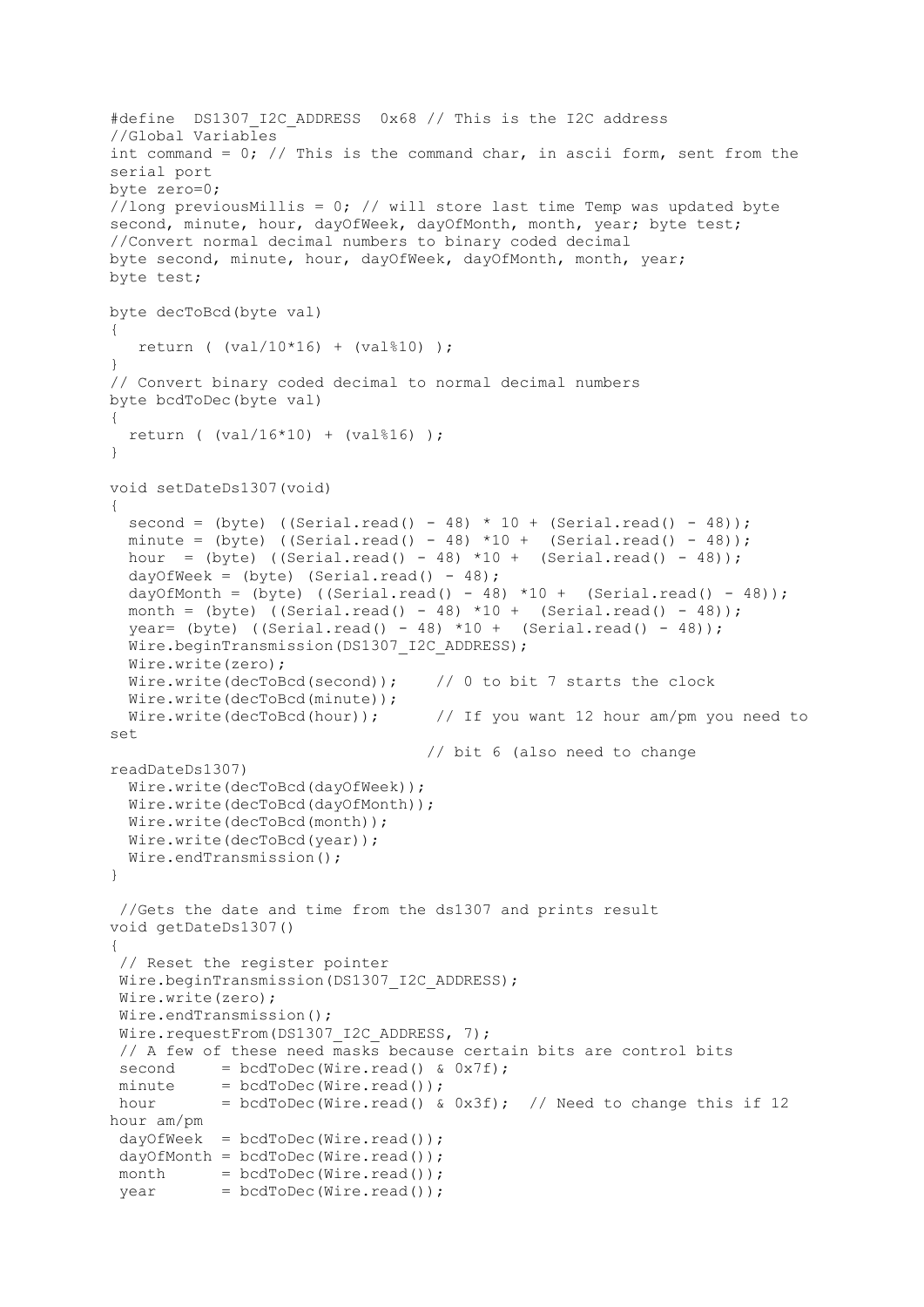```
Serial.print(hour, DEC);
 Serial.print(":");
 Serial.print(minute, DEC);
 Serial.print(":");
 Serial.print(second, DEC);
 Serial.print(" ");
 Serial.print(month, DEC);
 Serial.print("/");
 Serial.print(dayOfMonth, DEC);
 Serial.print("/");
 Serial.print(year, DEC);
 Serial.println(" ");
}
void setup()
{
   Wire.begin();
   Serial.begin(9600);
}
void loop()
{
   delay(2000);
  /*T(00-59)(00-59)(00-23)(1-7)(01-31)(01-12)(00-99) -T(sec)(min)(hour)(dayOfWeek)(dayOfMonth)(month)(year) - T Sets the date of
the RTC DS1307 Chip. 
   Example to set the time for 02-DEC-10 @ 19:57:11 for the 3 day of the 
week, send this command - T1157193021210
   */
     if (Serial.available())
     { // Look for char in serial que and process if found
    command = Serial.read();
     if (command == 84)
      { //If command = "T" Set Date
      setDateDs1307();
       getDateDs1307();
        Serial.println(" ");
      }
      while(1)
      {
        getDateDs1307();
        delay(1000);
      }
   }
}
```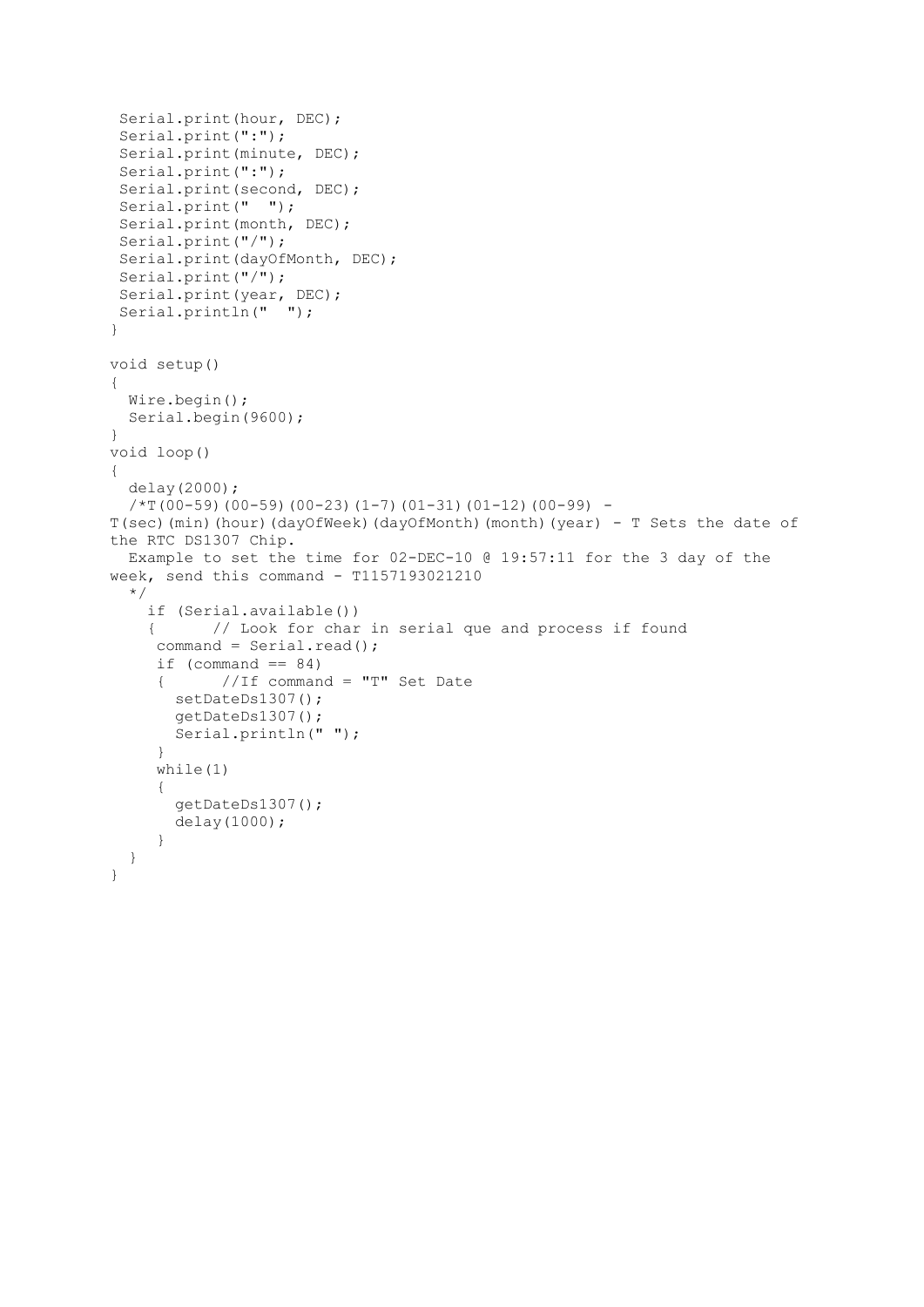